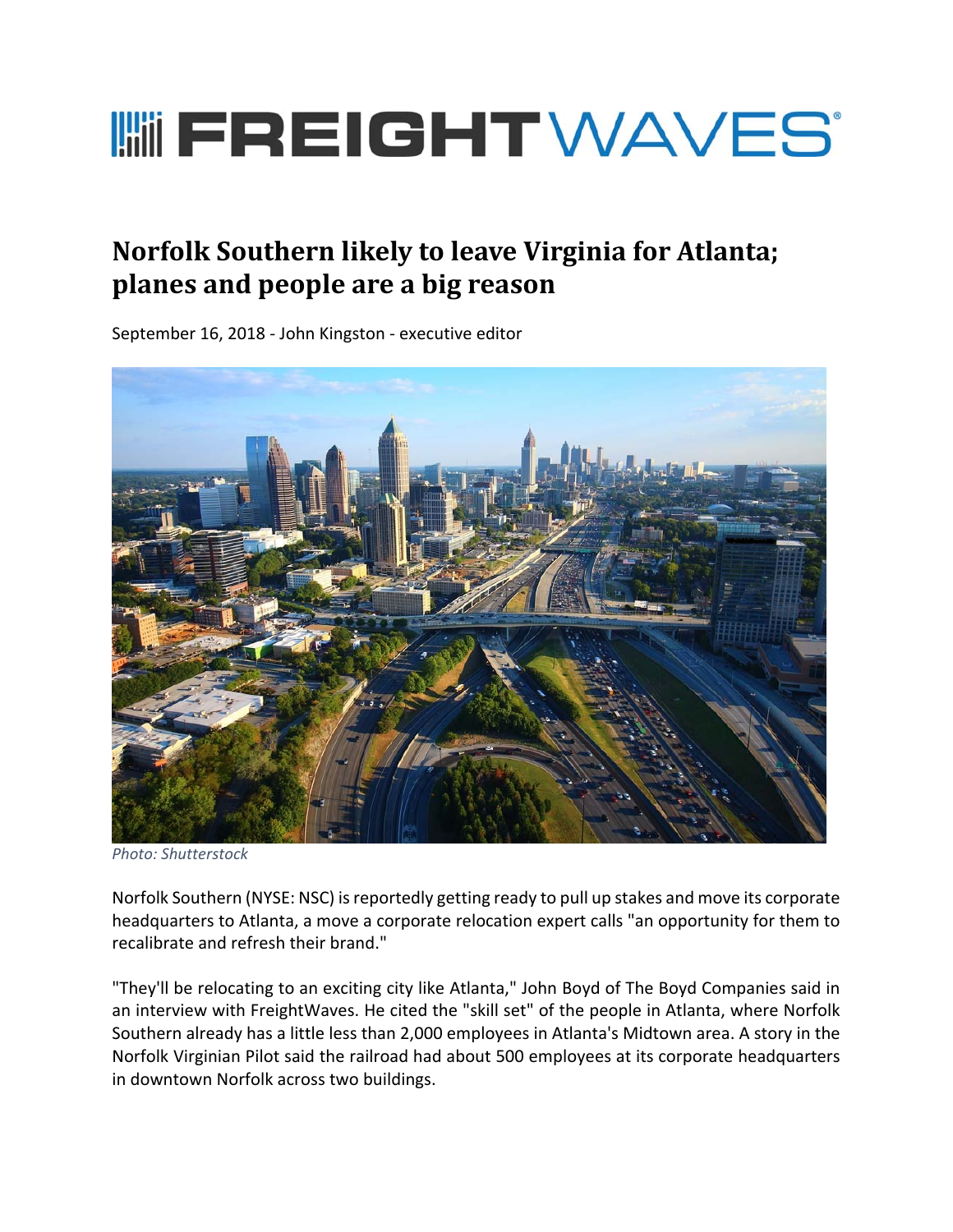In a recent fact sheet, NS listed about 4,700 employees in Georgia, though that would be on its rail system as well. The company operates about 1,700 miles of track in the state.

There's another huge factor in the move: Atlanta Hartsfield‐Jackson International Airport, the busiest in the world. A recent glance at the online flight board for Norfolk's airport found the usual lineup of flights to major hubs: United to Houston, American to Chicago, Delta to Detroit, and so on. Want to go somewhere else? Change planes.

But moving to a city with an airport that has direct flights to just about everywhere is a "common denominator" in corporate headquarters moves, Boyd said.

According to Boyd, Norfolk Southern is likely to end up in Atlanta's Gulch development that is being led by a Los Angeles-based developer, CIM. The Gulch was described in one story as "woebegone," but CIM is looking at a project that would take up 12‐15 city blocks with 12 million square feet of new construction. The Gulch area has been talked about as a possible site for Amazon's second headquarters.

Boyd said the Gulch site is not guaranteed, however. "I would not be surprised if Norfolk Southern looks at other class A opportunities in Midtown or the northern suburbs, which has new exciting class A projects coming online," he said.

As far as whether he thinks Norfolk Southern is going to make the move, Boyd said: "Everything I'm hearing indicates this is going to happen."

Although Boyd isn't an expert on railroads, even he knew of Norfolk Southern's competitive position. "They're in an intense battle for market share with CSX (NASDAQ: CSX)," he said. "That means they're also in a battle for talent and skill set, so the Atlanta address is what they're looking to do."

CSX is based in less‐glamorous Jacksonville, but Jacksonville's airport does service about 6 million passengers per year. Norfolk's is about half that.

In the recent Virginian‐Pilot story, the anguish expressed in Norfolk about the possible loss of NS was palpable. The newspaper reported that NS' statement on the issue was that the company "is in the process of developing its next long‐range plan. That effort is considering many courses of action, including the possibility of consolidating headquarters into a single location."

The story quoted James Koch, an economist with Old Dominion University--which is in Norfolk-as describing a NS move as "a body blow to the regional economy and especially to Norfolk."

But he said the move had been speculated for some time, given the shift of employees to Atlanta over the years.